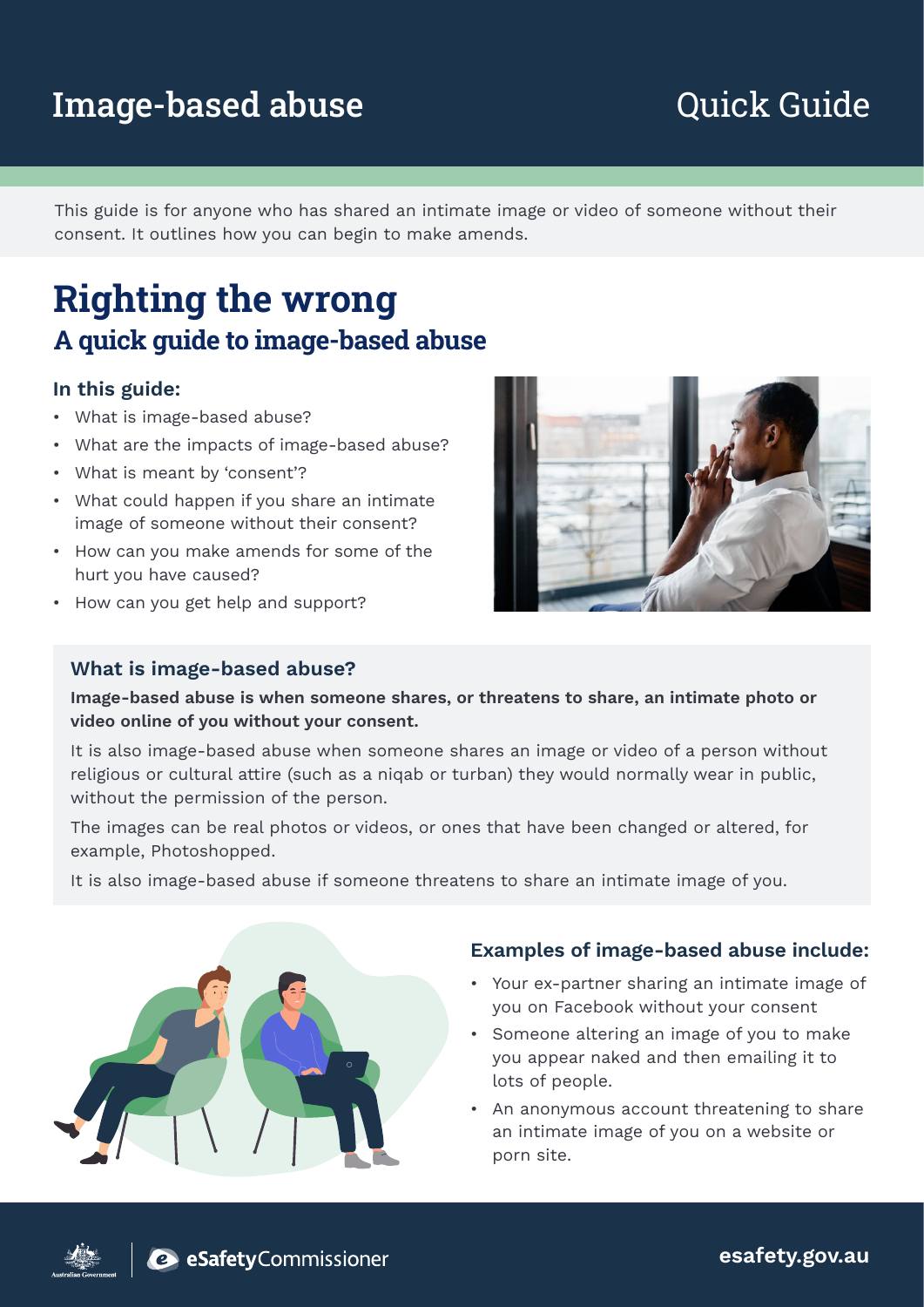## What are the impacts of image-based abuse?

For every person who has been a target of image-based abuse, the experience is different. People who have experienced image-based abuse report feeling, humiliated, embarrassed, annoyed, overwhelmed, depressed or completely devastated. For those targeted, it can be terrifying to discover that their intimate image has been shared without their consent. Even more distressing can be the knowledge that other people, such as their friends, family or work colleagues, may see this image. It can also feel overwhelming to learn that they have no control over who the image is shared with.

As someone who has shared an intimate image or video without consent, it is important that you understand the devastating impacts image-based abuse can have on people. Try to think about what it would feel like if this happened to you — stop and think before you ever share another intimate image.

Everybody has the right to live without online abuse or the threat of abuse.



## What is meant by 'consent'?

## Consent is when someone clearly agrees to do something.

Image-based abuse happens when someone has shared another person's intimate, nude or sexual images online, without their consent. Even if they agreed for someone to take or have an intimate image of them at one point in time, this does not mean that consent has also been granted for it to be shared with others or for other people to have or see this image.

Even if you possess intimate images of someone, it is not OK to share them with anyone else. Only the person depicted can give consent for these images to be shared.

## What could happen if you share an intimate image of someone without consent?

Image-based abuse can have serious consequences for the person responsible. Image-based abuse is unlawful and can be reported to eSafety and/or the police. There are also Commonwealth, state and territory laws against asking for, accessing, possessing, creating or sharing sexualised images of children and young people under 18.

Find out more about the laws relating to *image*[based abuse](https://www.esafety.gov.au/key-issues/image-based-abuse/legal-assistance/law-in-my-state-territory).

## There may also be other consequences such as:

- Exclusion from school / university, which may affect your studies.
- Damage to your reputation and character.
- Loss of trust from others.



esafety.gov.au